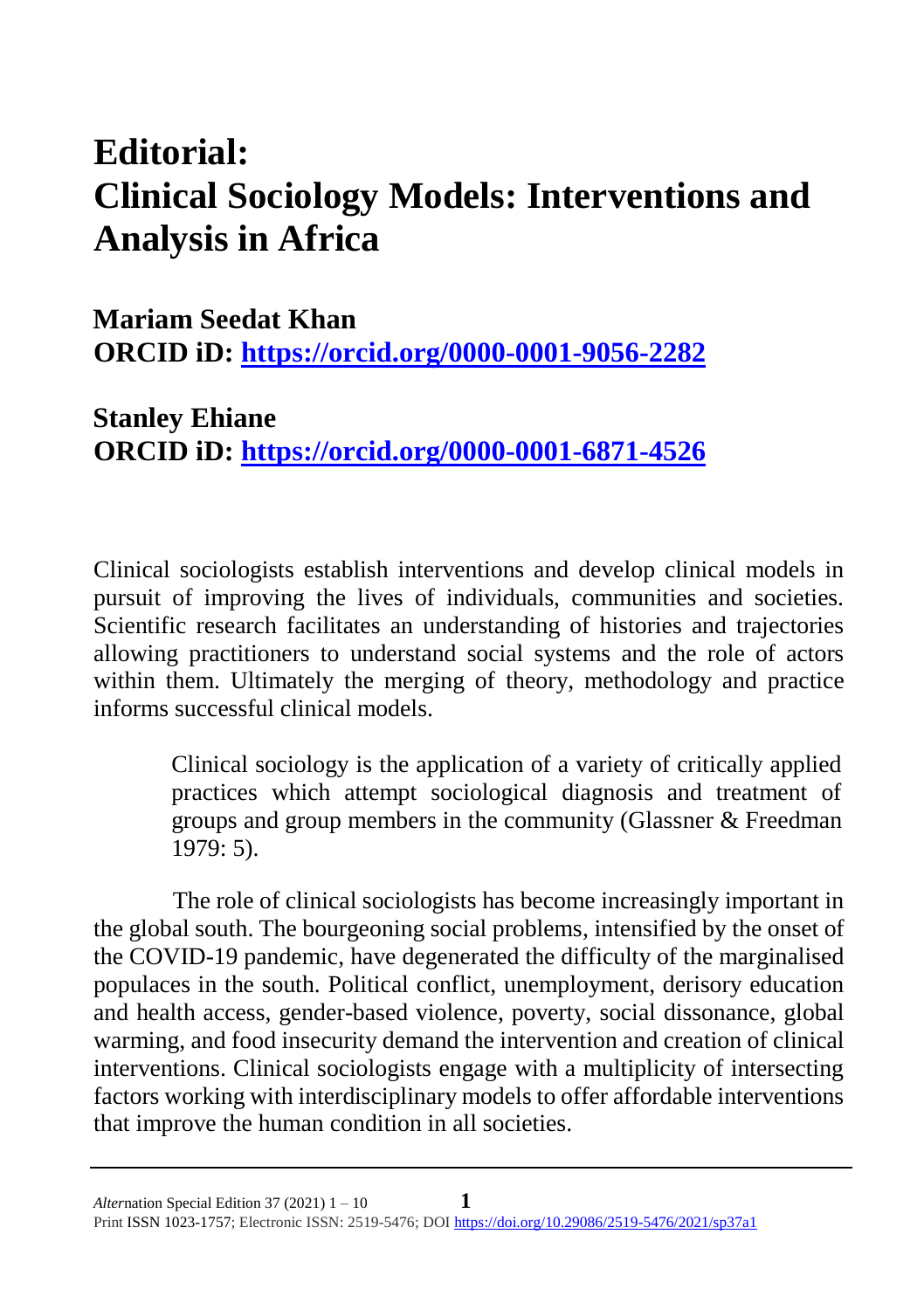## *Mariam Seedat Khan & Stanley Ehiane*

The issue of *Alter*nation titled *Clinical Sociology Models: Interventions and Analysis in Africa* is a special edition of scientific papers that interlace academic scholarship with action in the form of a clinical intervention utilising a multidisciplinary approach. It works with the approach that the work of clinical sociologists effects positive change in the lives of people in varied situations. Clinical sociologists seek to engage in research that presents itself in the form of a unique social problem in a specific society.

The collection of ten scientific articles in this special edition, presents theoretical and practical advances demonstrated by clinical interventions and perspectives in Africa. The analysis of extensive contemporary social issues, development, healthcare, gender, education, terrorism, climate change, institutional culture, occupational health and safety, legislation, and policy transformation epistemologies is undertaken within a clinical context in the collection.

> Clinical analysis is the critical assessment of beliefs, policies, or practices, with an interest in improving the situation. Intervention is based on continuing analysis; it is the creation of new systems as well as the change of existing systems and can include a focus on prevention or promotion (Fritz 2008: 1).

Clinical sociologists evaluate circumstances and lessen difficulties via inquiry and clinical intervention. A clinical analysis is the perilous evaluation of philosophies, policies and practices to improve the recipient's quality of life or social situation. A clinical intervention is the conception of innovative methods and techniques that challenge traditional systems, which require continuous research and development. The role of the clinical sociologist is evident at multiple levels, reaching individuals and/ or groups of people.

> Even though the clinical sociologist usually specialises in one or two levels of intervention, the practitioner will move among several levels (individual, organisation and community) to analyse and, or to intervene (American Sociological Association 1999).

Scientific contributions in this issue mark the first attempt at a special Clinical Sociology edition by leading scholars exclusively from the African continent. Academics from South Africa, Botswana, Zimbabwe and Nigeria have identified unique social problems and offer frameworks for clinical interventions.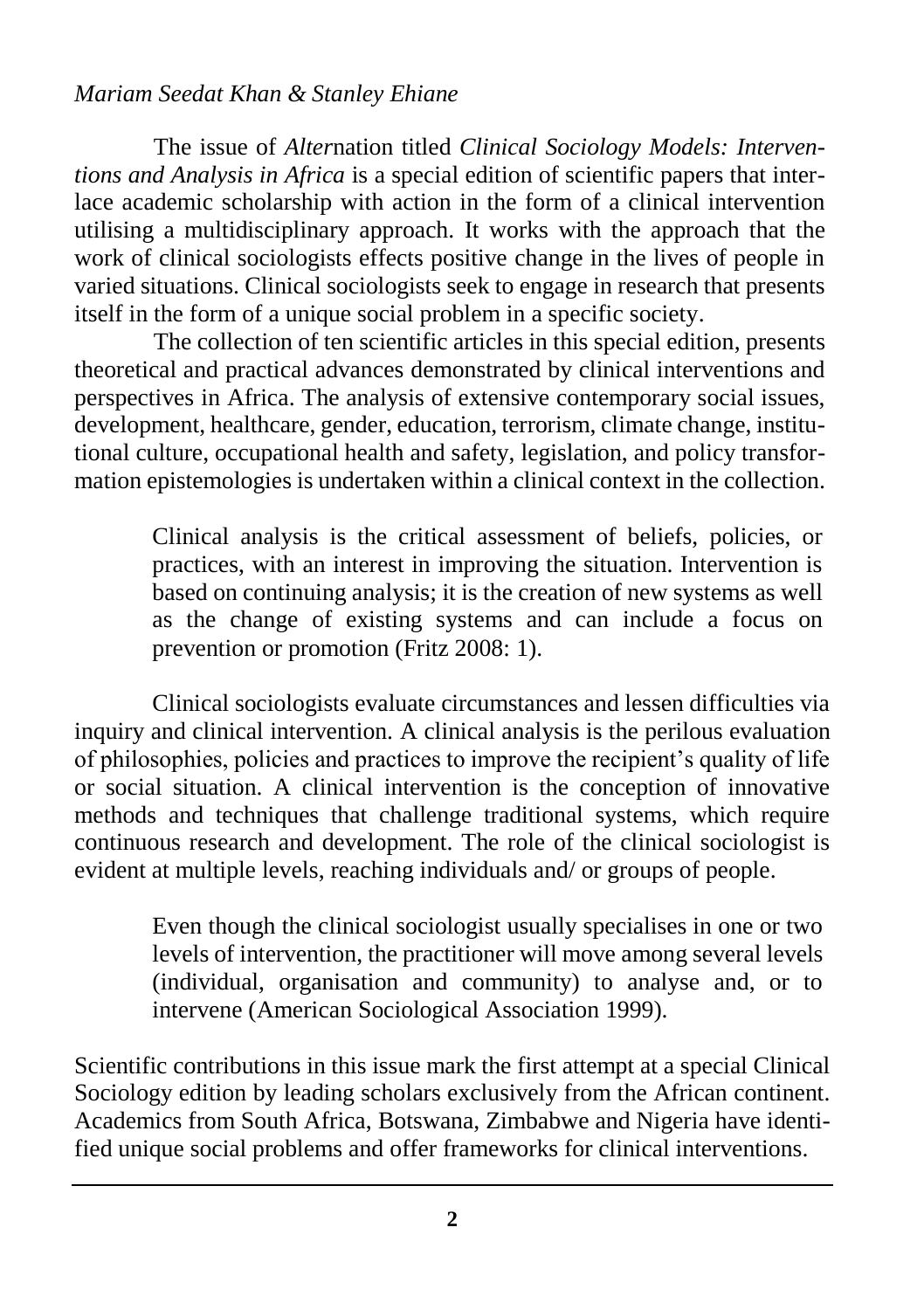The objective of intervention can be different in various situations. In general, an intervenor tries to help participants understand, deal with, and/ or alter a situation and may do this in any number of ways. These interventions can include undertaking needed research, critical education, training, leadership development, strategic planning and/ or assessing different kinds of actions. The tasks might be manageable or quite daunting (Fritz & Rheaume 2014: 17).

In the next section, we provide a brief overview of the articles in this issue.

**\*\*\*\*\*\*\*\*** 

*Tolulope Abiola Allo, David Imhonopi, Victor Adekunle Owoyomi* and *Mariam Seedat-Khan,* title their article, **'A Correlational study on Perception of Vulnerability and Women's Behavioral Dispositions to Breast Cancer: Implication for Sustainable Development in Nigeria'**. The article established a correlation between the perception of vulnerability and women's behavioural dispositions towards breast cancer within the context of Sustainable Development Goals (SDGs) in Ogun State, Nigeria. In its objective, the project examined, i) the relationship between women's reaction to unusual breast cancer change and worry about having breast cancer; ii) the nexus between women's attitudes towards breast cancer screening; and iii) worry about having breast cancer. The study made use of the health belief model (HBM) in its theoretical framework. It adopted a descriptive cross-sectional research design using mixed methods of data collection. A self-administered questionnaire, in-depth interviews (IDIs) and key informant interviews (KIIs) guides were the instruments adopted. A random sample size of 1 000 women using four multi-stage sampling techniques for quantitative data was accessed. The qualitative data drew on 20 respondents with the use of purposive sampling. Snowball sampling was used to determine IDIs, while a convenience sampling technique was adopted for KIIs' nuclear family members, patients' acquaintances and oncology healthcare providers. The quantitative data were analysed using frequency distribution (univariate analysis) and chi-square  $(\chi^2)$ (bi-variate analysis). Content analysis was adopted to analyse the qualitative data. Findings revealed that there is a significant relationship between women's reaction to unusual breast change and worry about having breast cancer as well as a meaningful relationship between women's attitude towards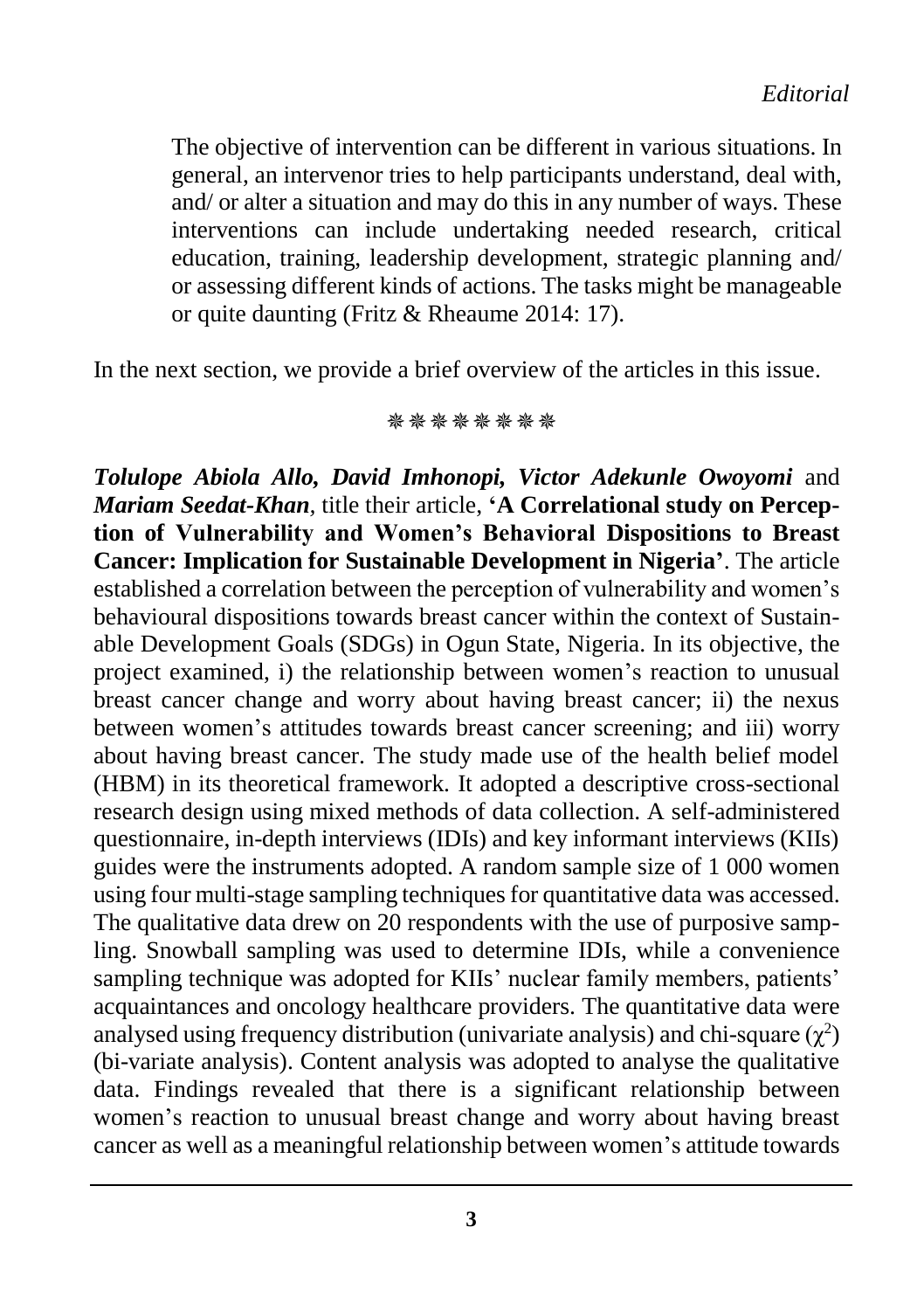breast cancer screening and worrying about having breast cancer. The study concludes that health education policies and programmes ought to be developed professionally to address matters contiguous to the perception of women's vulnerability adequately. Plans ought to prioritise behavioural dispositions of breast cancer patients in Ogun State, enabling Nigeria to realise equitable, feasible and sustainable health-care.

The article by *Bheki R. Mngomezulu,* is titled, **'Re-examining the Nexus between Race and Higher Education in Post-colonial and Postapartheid African Contexts'**. Throughout the African continent, the development of higher education was predicated on race or showed racial overtones on either side of the political divide. The colonial government wrestled with this challenge. At independence in the 1960s and 1970s, Africa's nationalist leaders invested in the reconfiguration and increase of the higher education sector. Meanwhile, they unwittingly sustained the endemic race/ higher education symmetry. The advent of South Africa's 1994 democracy mandated the reconfiguration of higher education, with a key consideration of race. Consequently, deciding on the number of higher education institutions, student and staff profile, curriculum content and resources allocation could not leave out race as one of the determining factors. As white South Africans cried foul, arguing that they were being side-lined or forced to accommodate Black students, thereby diminishing the status of their higher education institutions, Black students welcomed the new development. More than five decades since the end of colonialism, and more than twenty-five years since the demise of apartheid, race and higher education remain inseparable. Against this backdrop, this article revisits the metamorphosis of race in higher education, appreciates the sustained nexus between the two phenomena, and proffers recommendations.

In their article, *Gbenga S. Adejare, Olayinka Akanle* and *Vera E. Abaimu,* in **'Globalization and Education: Perspectives in Knowledge Production and Utilization'** departs from the standpoint that one historical process and current that has defined knowledge production and utilization is that this complex has developed as if globalization does not exist. Globalization, while it has affected every component of human existence, has impacted the area of education much more that is usually assumed. Globalization affects what is known, how it is known and taught, how it is inculcated in people across generations, how it is validated, how it is utilized, how it is validated and how it is perpetuated. The existential realities across disciplines all over the world, and particularly in Africa, clearly demonstrate that globalization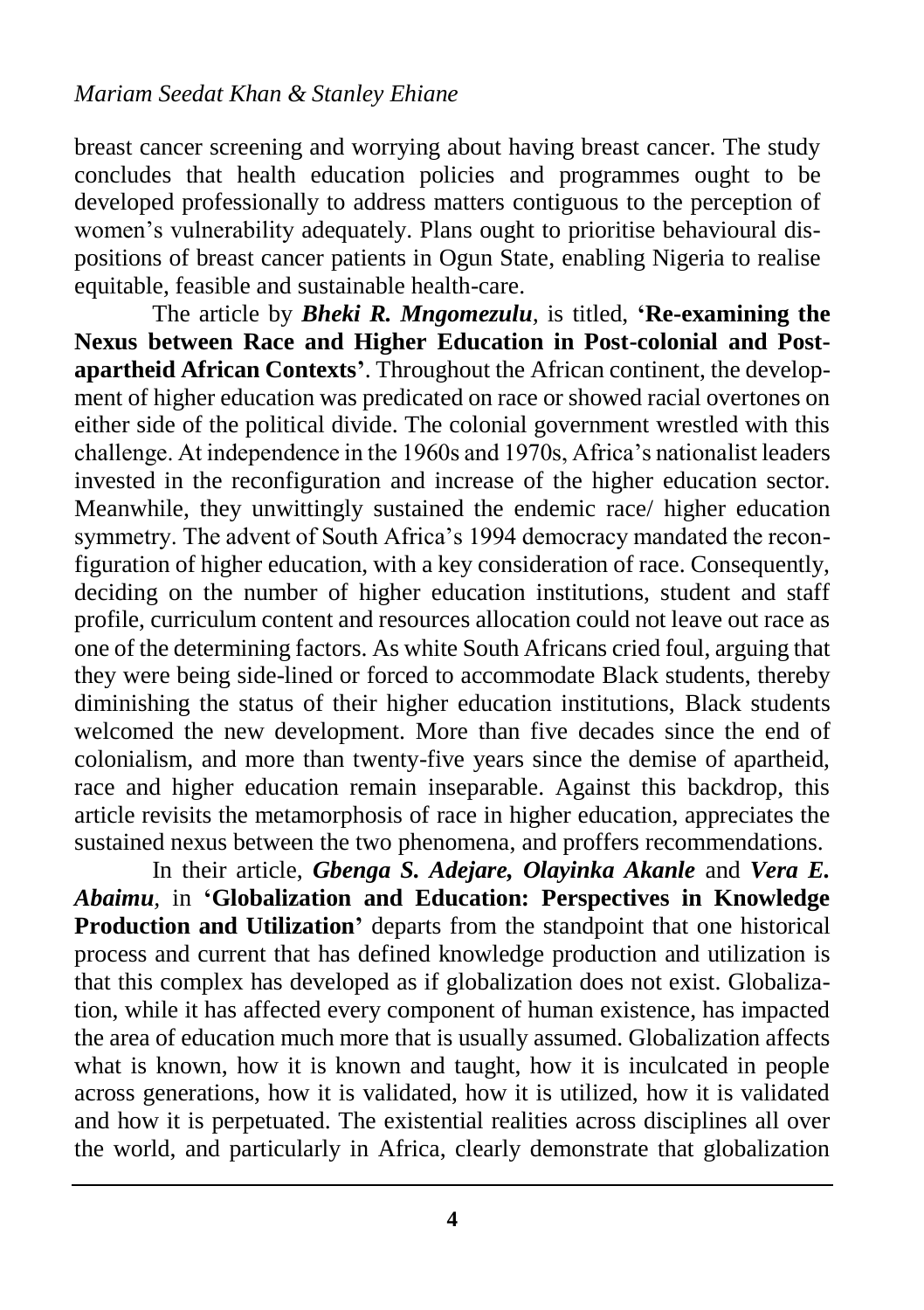continues to be relevant in understanding ramifications of education across space and time. This article contributes to knowledge relative to the interface of globalization and education against the strategic background of disciplinary knowledge production and utilization, particularly in Africa.

In **'Academia Unplugged: Understanding the Intersec-tion of Gender and Race in the Trajectories of Black Women Academics at UKZN'**, *Aradhana Ramnund-Mansingh* and *Mariam Seedat-Khan,* sought to explore the career trajectories of Black women academics in South Africa. This was made possible with ten in-depth interviews conducted at all five UKZN campuses. Participants were invited to recount their lived experiences in the academy, which continue to include political vicissitudes of race and gender. Existing scholarship on challenges faced by Black women is palpable; the South African landscape is distinctive, with complex inter-sections from the oppressive apartheid state followed by the 2004 post-apartheid higher education transformation. Prominent themes that developed, when examining race and gender, included institutional culture, the 'old boys' net-work role overload, and academic bullying. The theoretical framework that underpins this study includes social constructionism. The inclusion of intersectionality contextualises experiences of race and gender incongruences in the academy, race, and gender. Notwithstanding the focus on intersectionality, experiences of exploitation are continuously perpetrated against Black women in the academy. While the legislation includes race and gender targets, which play a critical role in transformation, Black women academics face intersectional gendered challenges in apartheid-style 'bush colleges'. This continues in a postapartheid society where they are subject to gender and racial prejudices. The empirical evidence seeks to espouse Black women in academia by propositioning a framework on their historical experience and presenting the bearing that transformation has had on them exclusively. Black women, specifically, continue to be imperilled to innumerable career and personal adversities.

Titled, **'Sociology of Development and Education: An Epistemic Continental Approach'**, *Olayinka Akanle* and *Gbenga Adejare*, engage how Sociology of Development, as a unit of Sociology, interfaces with Education within broader ontological and epistemic constructs to agitate increased attempts for Africanist approaches as an alternative perspective to examining disciplinary interlinkages relative to Education. While there are divergent approaches and theories that culminated in Sociology of Development, a careful interrogation of how such approaches and theories are suited within the spaces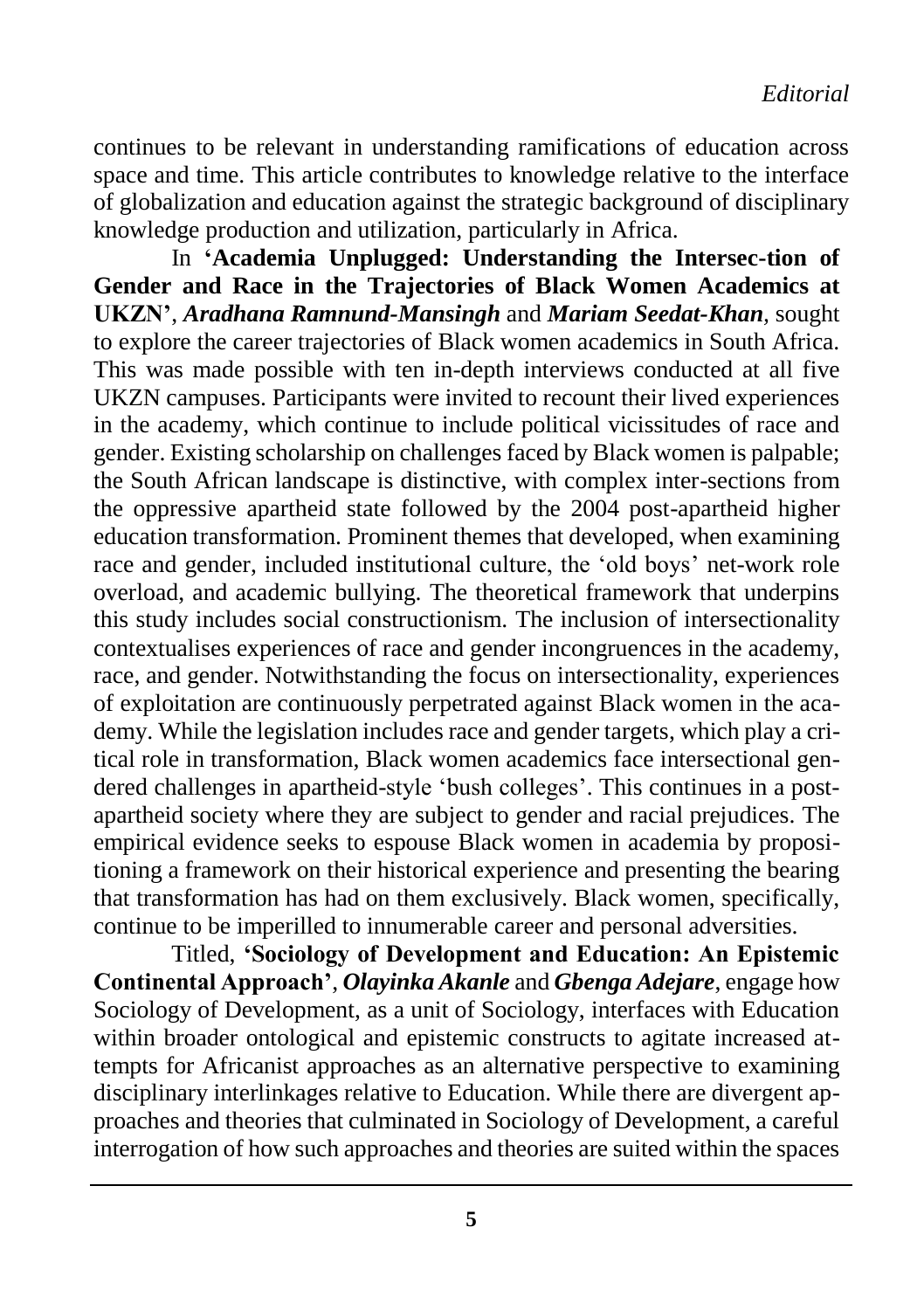of histories, epistemologies, cultures and ethnographies of the African landscape for effective Education is central to this article. This is not only because this subfield of Sociology in Africa is budding and relevant to general knowledge production, but also because it is consequential for the relevance of the discipline and its branches, including Sociology of Development and Clinical Sociology, on the continent of Africa and in global scholarship.

*Quraisha Dawood* and *Mariam Seedat-Khan,* **'The New Kid on the Block: How South African Tertiary Institutions Respond to the Emerging Profession of Mechatronic Engineering'**. This article seeks to understand how tertiary education institutions in South Africa have formulated a strategy for students embarking on a degree programme for a fledgling profession in the field of engineering, a field that is expanding in both scope and depth. Literature on the sociology of professions connects qualification to a cultural mandate, industry demands, and accredited associations as the key determining factors for the legitimisation of a fledgling profession. Therefore, consideration is given to the aspect of a qualifications framework and how tertiary institutions understand these new professions and develop curricula for them, based on a constructivist approach to curriculum development and knowledge construction. To delve into this dynamic, the focus is on how tertiary institutions in South Africa conceptualise mechatronic engineering and equip students with the necessary skills and qualifications required, ultimately ensuring that graduates are equipped with the specialised skills required to operate as a mechatronic engineer. The scholarship provides evidence that the field of mechatronics has been subjected to haphazard expansion globally and that courses for mechatronics contrast across the world. Japan incorporated mechatronic engineering into its curricula in the 1970s, compared to South Africa, which began this process only 30 years ago, indicating evidence of the contrast. While the field continues to expand and develop in scale across disciplines, it is becoming increasingly necessary for developing economies like South Africa, to prioritise mechatronics processes for professionals to remain competitive within the global manufacturing industry. Related to this, a study on the development of mechatronic engineering courses has not been undertaken in South Africa. This predicament gives impetus to a study of this nature. Theoretically, this research contemplates gender constructs in mechatronics. Based on 50 in-depth interviews in three provinces, it considers the nature of mechatronic engineering and its accreditation status from the Engineering Council of South Africa, focusing on how six tertiary institutions across South Africa have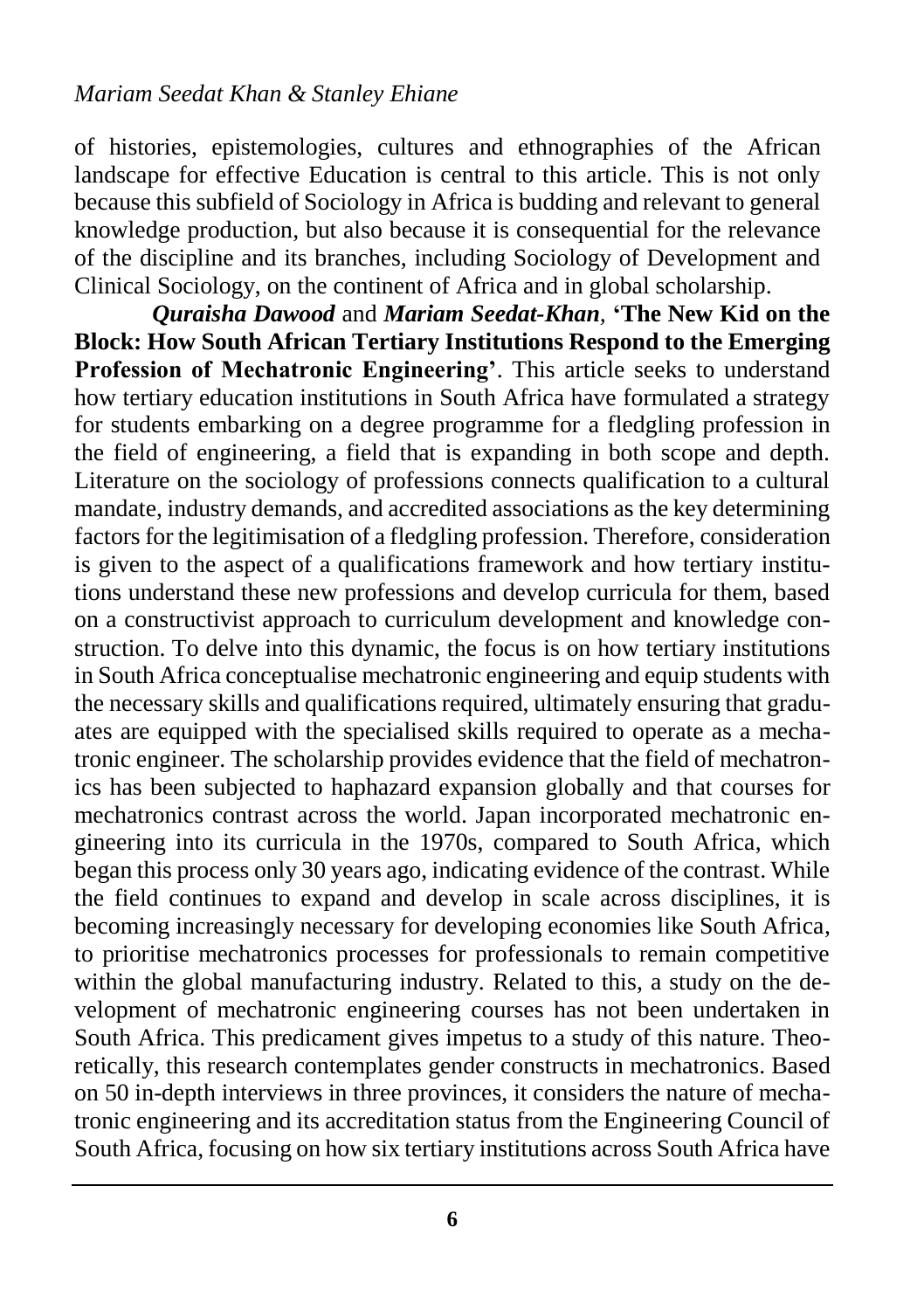designed their curricula to meet the industry's demand for mechatronic engineeers. These included the Western Cape (3), Eastern Cape (1) and KwaZulu-Natal (2). Discourses among students and academics, which affect the perception of mechatronic engineers within the broader engineering fraternity, were interrogated. Based on this research, the article illustrates that constructing a qualification for an emerging qualification is an arduous process, often founded on the perceptions of the institution, its previous knowledge and directed by the demands of industry. By utilising the discipline of mechatronic engineeering, the article aims to scrutinise this practice and identify progress and challenges faced by those with first-hand experience of these mechatronic courses.

*Stanley Ehiane's,* **'Countering Youth Radicalisation and Extremism in Northern Nigeria: The Role of Education as a Clinical Intervention'**, focuses on the fact that the dynamic nature of youth extremism in Northern Nigeria has been attributed to the low level of education in the region. Research indicates the need for the development of clinical models to address radicalisation and de-radicalisation. Poverty, lack of education, isolation, exclusion, and religion are the key variables that intersect when addressing social issues that contribute to the spread of ideologies and the recruitment of youth into extremist groups. The World Bank Group (WBG) is increasingly being called upon to address the development dimensions of violent extremism by client governments and the international community. The World Bank has shied away from designing a standalone programme to counter violent extremism, from an education perspective. The risk of susceptibility to extremist ideology is determined by a multiplicity of factors, the most important being education. In Northern Nigeria, education has been compromised and has left the youth vulnerable to armed groups such as Boko Haram. Formal and quality education contributes to a climate of increased care and respect for basic human rights and peace. This article focuses on the role of education in the prevention of violent extremism (VE) and discusses the international policy framework on the significance of formal education as a tool for countering violent extremism (CVE) and contributing to peacebuilding in Nigeria. While the study is non-empirical, extensive literature was consulted across the disciplines to address the critical issues in the study. The relationship between the identified constructs' conceptual framework was subjected to intensive discourse using the ecosystem theory of Urie Bronfenbrenner. The conclusion drawn is an early warning regarding the need for a clinical response model that promotes the acquisition of formal and quality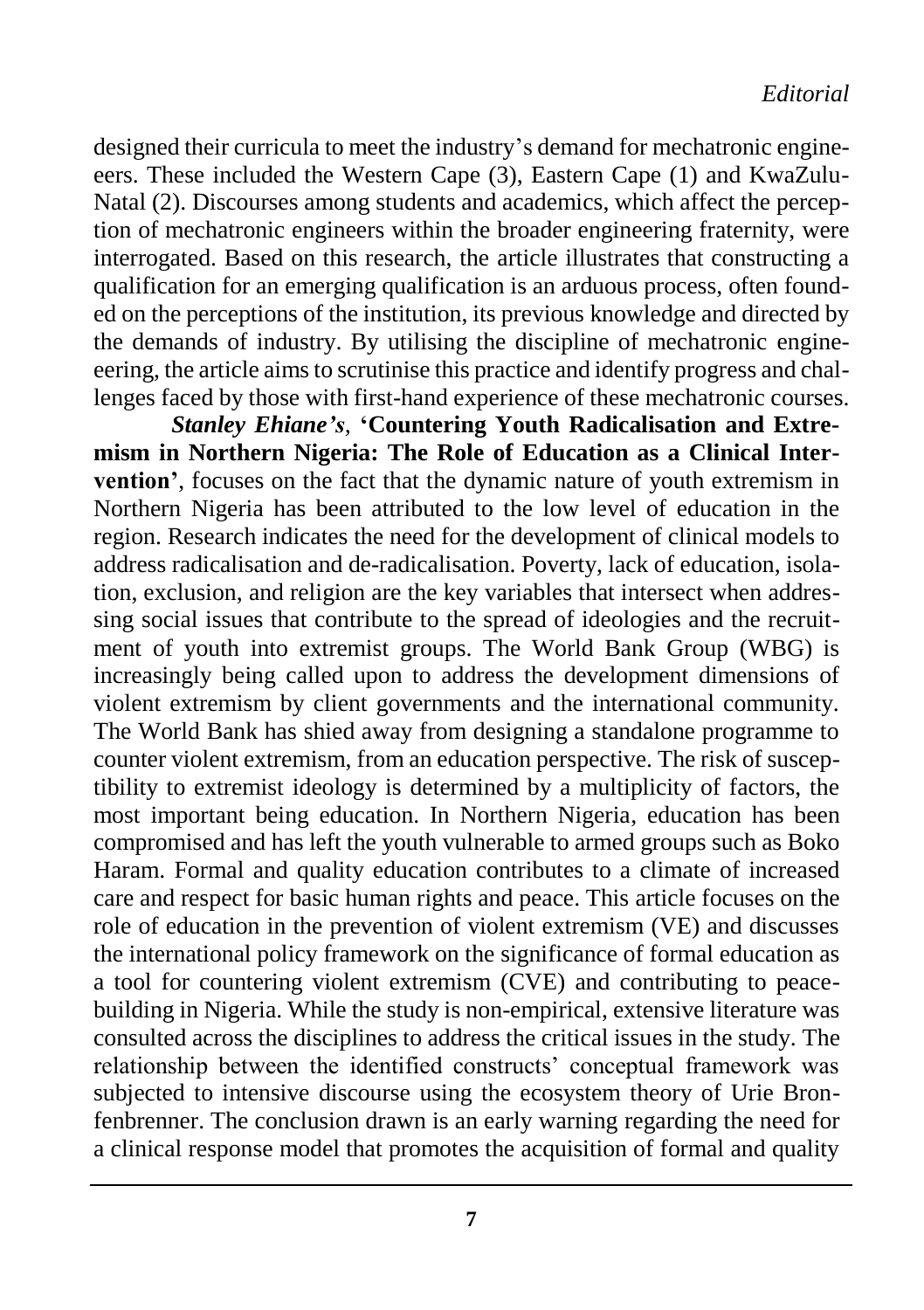education for a successful soft approach to counter violent extremism and radicalisation terrorism mechanisms.

The International Labour Organisation (ILO) has developed numerous conventions, protocols, and recommendations on minimum labour standards. Some conventions have been promulgated and adopted by the ILO member states, the majority of which relate to occupational safety and health systems (OSH). In their study, titled, **'An Overview of Occupational Safety and Health Systems in Nigeria'**, *Qudus Olawepo, Mariam Seedat-Khan*  and *Stanley Ehiane,* evaluate the OSH in Nigeria to ascertain their compliance with ILO safety standards. The evaluation includes a focus on the OSH in the food and drink sector in Nigeria. The legislation that institutes the underpinnings of the OSH system is examined against industry practices in Nigeria. They recognise that Nigeria, analogous to other African countries, had not ratified the principal ILO conventions on safety and health, in particular the ILO OSH, 1981, Number 155; and the ILO Promotional Framework for Occupational Safety and Health Convention, 2006, Number 187. The exploration of the OSH systems demonstrates that OSH systems in Nigeria are largely uncoordinated and weak, owing to administrative, human, technological and logistics limitations. Convention 187 requires of ratifying member countries, to formulate national OSH policies, systems, and programmes to prevent industrial accidents and minimise hazardous conditions in the workplace. Unambiguously, the convention makes it mandatory for all country signatories, to implement a coherent national OSH. The study found that Nigeria is an African signatory but that it fails to comply with this directive.

The intensifying rate of school-based violence in South Africa has become a major concern for school management, non-governmental organisations and government at large. The constant disruption of knowledge dissemination because of upheavals and conflicts within spaces of learning is diminishing the value of education and threatens the peace and serenity of South African schools. Educators and learners alike are in constant fear of their lives and wellbeing whenever they are on the school premises. *Oluwatobi Joseph Alabi* and *Thandanani Ngidi*, in, **'Our Schools are No Longer Safe: The Narratives of Educators at Peri-Urban High Schools in Umlazi, KwaZulu-Natal, South Africa',** argue that the escalating nature of school-based violence in locally cannot be divorced from the historical experiences of conflict and aggression as forms of resistance, that were prevalent within the country during the time of apartheid. To note too, is that violence within learning spaces in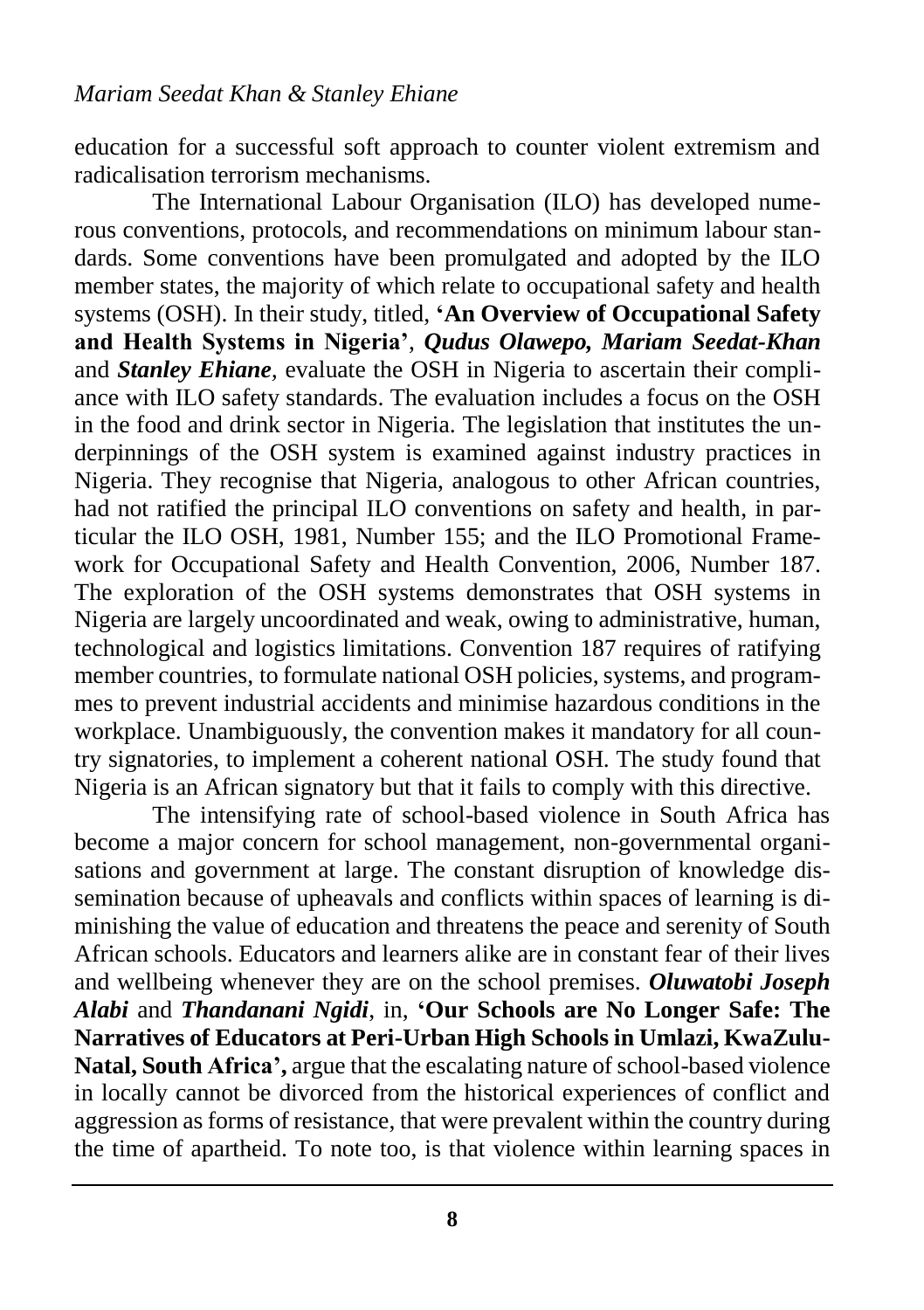South Africa reflects the current prevalence of criminality within the postapartheid country. The article, through a qualitative approach, engaged 15 educators on their experiences of school-based violence in one of the most violent neighbourhoods in South Africa – Umlazi, Durban. It became evident that this menace has affected the learning process and has grave educational, social, and psychological imply-cations on learners and educators. The study recommends that a combined approach, involving all stakeholders and institutions within the society, is required to curb the growing spate of school violence. Government and stakeholders must take the issue seriously as its affects spread across the board and have an impact on the productivity and attrition rates in higher institutions of learning.

Within the last two decades, the ferocious and infernal activities of the Boko Haram as an active terrorist network, especially within the context of the Lake Chad region, have informed the conclusion that a rapid counterterrorism response is imperative. These clusters of countries (Chad, Niger, Nigeria and Cameroon) have become vulnerable to the extremism of this Islamic sect. Apart from the normal aftermath of violence such as numerous deaths and a humanitarian crisis, this conflict has assumed a dangerous twist bordering on horrific with grisly human rights abuses that often leave the local and international public shocked and dumb-founded. Even though much has been documented about the formation of the Multinational Joint Task Force (MNJTF), an initiative that aims at liquidating the terrorists, the atrocities have persisted. *Stanley Ehiane* and *Caleb Ayuba,* in, **'A Human Rights Approach to the Lake Chad Region's Counter-Terrorism** *Strategy'* aims at advocating an end to all forms of human rights abuses perpetrated by the Boko Haram through a concerted collaboration between national authorities and regional and international institutions. The article also supports the MNJTF to rise to its responsibility by adhering to all human rights protocols and rules of engagement (RoE) in its regional security management engagements. This can be achieved through a greater appreciation of all human rights doctrines as codified in the Universal Declaration of Human Rights documents of the United Nations (UN) and the African Charter on Human and Peoples Rights/ Banjul Charter of the African Union (AU), amongst others. To develop its perspectives, the article deploys existing literature describing the violent conflicts, and various human rights articles which were extracted and analysed using the desktop approach.

Ostensibly, there is an intensifying need for the development and en-